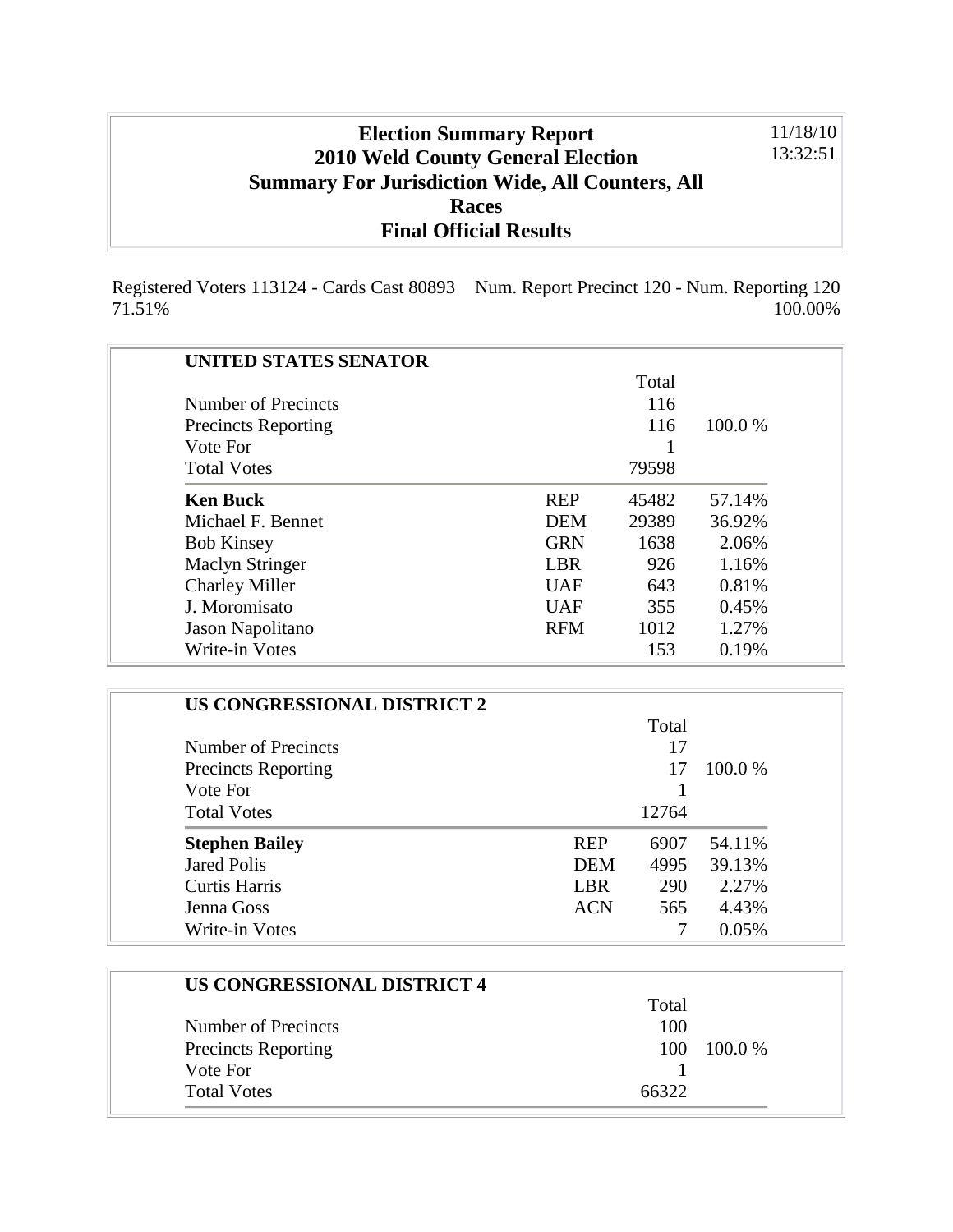| <b>Betsy Markey</b> | <b>DEM</b> |      | 23255 35.06% |  |
|---------------------|------------|------|--------------|--|
| <b>Cory Gardner</b> | <b>REP</b> |      | 38170 57.55% |  |
| Doug Aden           | <b>ACN</b> | 3820 | 5.76%        |  |
| Ken Waszkiewicz     | UAF        | 1077 | 1.62%        |  |

| <b>GOVERNOR/LIEUTENANT GOVERNOR</b> |            |       |              |
|-------------------------------------|------------|-------|--------------|
|                                     |            | Total |              |
| Number of Precincts                 |            | 114   |              |
| <b>Precincts Reporting</b>          |            |       | 114 100.0 %  |
| Vote For                            |            |       |              |
| <b>Total Votes</b>                  |            | 79869 |              |
| Hickenlooper Garcia                 | <b>DEM</b> |       | 32056 40.14% |
| Maes Williams                       | <b>REP</b> |       | 9652 12.08%  |
| Brown Wyble                         | <b>LBR</b> | 431   | 0.54%        |
| <b>Tancredo Miller</b>              | <b>ACN</b> | 37149 | 46.51%       |
| Clark Adams                         | <b>UAF</b> | 384   | 0.48%        |
| Fiorino McKibbin                    | UAF        | 146   | 0.18%        |
| Write-in Votes                      |            | 51    | 0.06%        |
|                                     |            |       |              |

| <b>SECRETARY OF STATE</b>  |            |       |         |
|----------------------------|------------|-------|---------|
|                            |            | Total |         |
| Number of Precincts        |            | 114   |         |
| <b>Precincts Reporting</b> |            | 114   | 100.0 % |
| Vote For                   |            |       |         |
| <b>Total Votes</b>         |            | 76936 |         |
| <b>Scott Gessler</b>       | <b>REP</b> | 45196 | 58.74%  |
| <b>Bernie Buescher</b>     | <b>DEM</b> | 24962 | 32.45%  |
| Amanda Campbell            | <b>ACN</b> | 6778  | 8.81%   |

| <b>STATE TREASURER</b>     |            |       |         |
|----------------------------|------------|-------|---------|
|                            |            | Total |         |
| Number of Precincts        |            | 114   |         |
| <b>Precincts Reporting</b> |            | 114   | 100.0 % |
| Vote For                   |            |       |         |
| <b>Total Votes</b>         |            | 76608 |         |
| <b>Walker Stapleton</b>    | <b>REP</b> | 46353 | 60.51%  |
| Cary Kennedy               | <b>DEM</b> | 30255 | 39.49%  |

| <b>ATTORNEY GENERAL</b>    |       |           |
|----------------------------|-------|-----------|
|                            | Total |           |
| Number of Precincts        | 114   |           |
| <b>Precincts Reporting</b> | 114   | $100.0\%$ |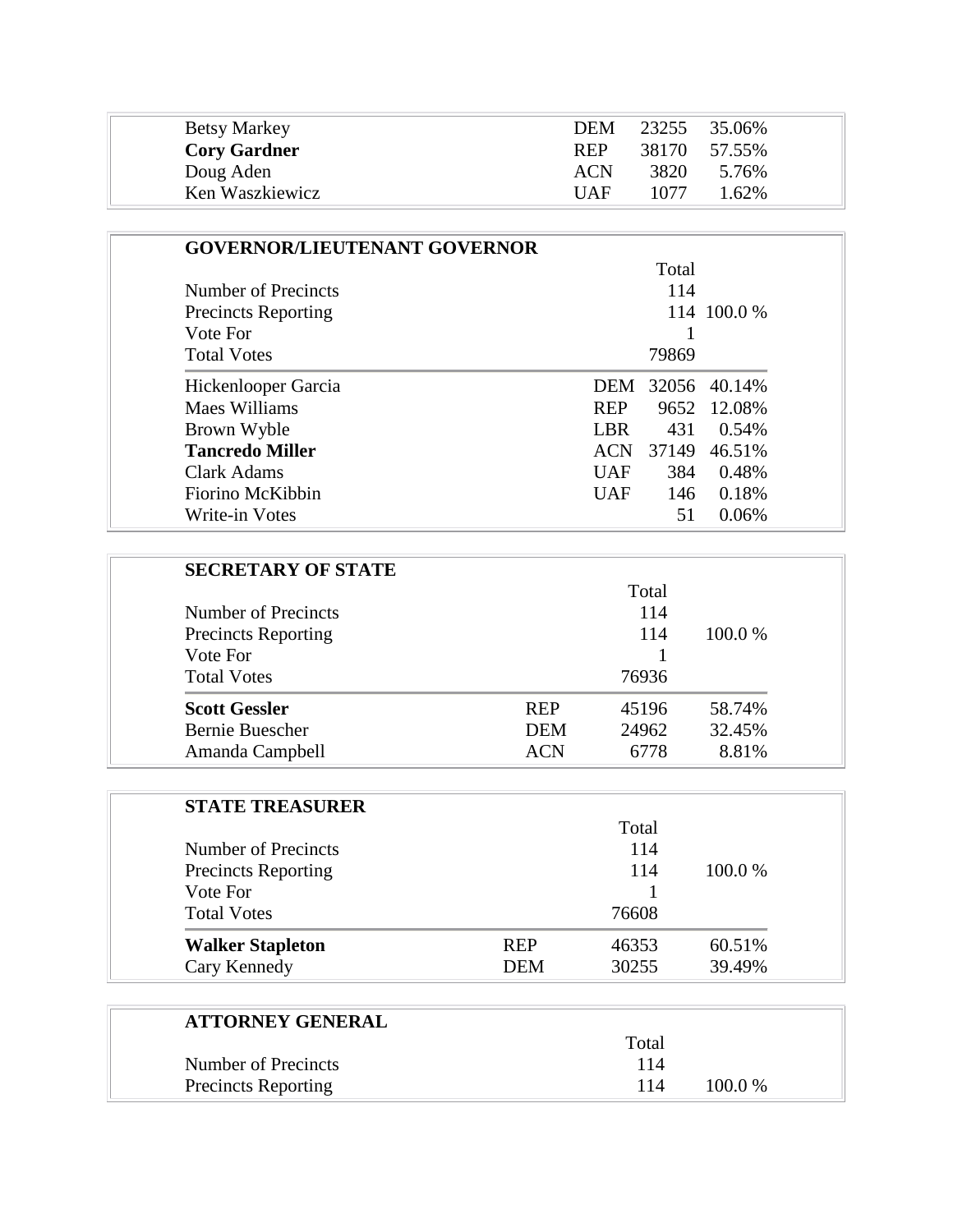| Vote For<br><b>Total Votes</b> |            | 74850 |        |
|--------------------------------|------------|-------|--------|
| <b>Stan Garnett</b>            | <b>DEM</b> | 25939 | 34.65% |
| <b>John Suthers</b>            | <b>REP</b> | 48911 | 65.35% |

| <b>CD 2 - STATE BOARD OF EDUCATION</b> |            |       |             |
|----------------------------------------|------------|-------|-------------|
|                                        |            | Total |             |
| Number of Precincts                    |            | 16    |             |
| <b>Precincts Reporting</b>             |            |       | 16 100.0 %  |
| Vote For                               |            |       |             |
| <b>Total Votes</b>                     |            | 11961 |             |
| Angelika Schroeder                     | <b>DEM</b> |       | 4812 40.23% |
| <b>Kaye Ferry</b>                      | <b>REP</b> |       | 7149 59.77% |

| <b>AT LARGE - CU REGENT</b> |            |       |         |
|-----------------------------|------------|-------|---------|
|                             |            | Total |         |
| Number of Precincts         |            | 114   |         |
| <b>Precincts Reporting</b>  |            | 114   | 100.0 % |
| Vote For                    |            |       |         |
| <b>Total Votes</b>          |            | 74187 |         |
| Melissa Hart                | <b>DEM</b> | 24928 | 33.60%  |
| <b>Steve Bosley</b>         | <b>REP</b> | 44879 | 60.49%  |
| Jesse B. Wallace            | <b>LBR</b> | 4380  | 5.90%   |

| <b>CD4 - CU REGENT</b>     |            |       |         |
|----------------------------|------------|-------|---------|
|                            |            | Total |         |
| Number of Precincts        |            | 99    |         |
| <b>Precincts Reporting</b> |            | 99    | 100.0 % |
| Vote For                   |            |       |         |
| <b>Total Votes</b>         |            | 61144 |         |
| Robert Bishop-Cotner       | <b>DEM</b> | 19906 | 32.56%  |
| <b>Sue Sharkey</b>         | <b>REP</b> | 41238 | 67.44%  |

| <b>STATE SENATE - DISTRICT 13</b> |            |       |         |
|-----------------------------------|------------|-------|---------|
|                                   |            | Total |         |
| Number of Precincts               |            | 73    |         |
| <b>Precincts Reporting</b>        |            | 73    | 100.0 % |
| Vote For                          |            |       |         |
| <b>Total Votes</b>                |            | 46048 |         |
| Ken Storck                        | <b>DEM</b> | 15866 | 34.46%  |
| <b>Scott W. Renfroe</b>           | <b>REP</b> | 30182 | 65.54%  |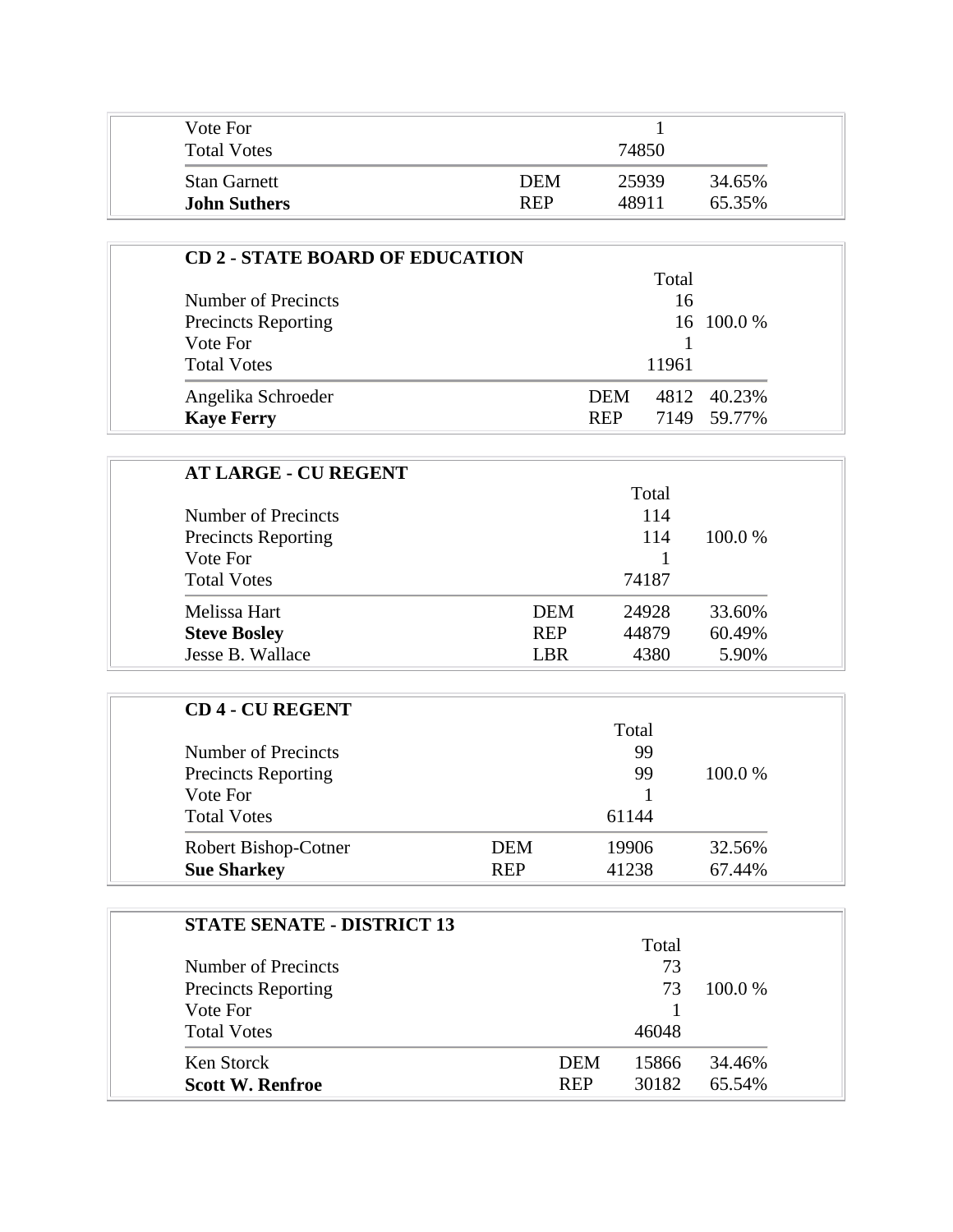| <b>STATE REP - DISTRICT 33</b> |            |       |         |
|--------------------------------|------------|-------|---------|
|                                |            | Total |         |
| Number of Precincts            |            |       |         |
| <b>Precincts Reporting</b>     |            |       | 100.0 % |
| Vote For                       |            |       |         |
| <b>Total Votes</b>             |            | 26    |         |
| Donald Beezley                 | <b>REP</b> | 12    | 46.15%  |
| <b>Dianne Primavera</b>        | <b>DEM</b> | 14    | 53.85%  |

| <b>STATE REP - DISTRICT 48</b> |            |       |         |
|--------------------------------|------------|-------|---------|
|                                |            | Total |         |
| Number of Precincts            |            | 53    |         |
| <b>Precincts Reporting</b>     |            | 53    | 100.0 % |
| Vote For                       |            |       |         |
| <b>Total Votes</b>             |            | 39022 |         |
| <b>Glenn Vaad</b>              | <b>REP</b> | 26427 | 67.72%  |
| Connie Coffman                 | <b>DEM</b> | 12595 | 32.28%  |

| <b>STATE REP - DISTRICT 49</b> |            |       |         |
|--------------------------------|------------|-------|---------|
|                                |            | Total |         |
| Number of Precincts            |            |       |         |
| <b>Precincts Reporting</b>     |            |       | 100.0 % |
| Vote For                       |            |       |         |
| <b>Total Votes</b>             |            | 5645  |         |
| Karen Stockley                 | <b>DEM</b> | 1904  | 33.73%  |
| <b>B. J. Nikkel</b>            | <b>REP</b> | 3741  | 66.27%  |

| <b>STATE REP - DISTRICT 50</b> |            |       |         |
|--------------------------------|------------|-------|---------|
|                                |            | Total |         |
| Number of Precincts            |            | 30    |         |
| <b>Precincts Reporting</b>     |            | 30    | 100.0 % |
| Vote For                       |            |       |         |
| <b>Total Votes</b>             |            | 15449 |         |
| <b>Bob Boswell</b>             | <b>REP</b> | 7590  | 49.13%  |
| <b>Jim Riesberg</b>            | <b>DEM</b> | 7859  | 50.87%  |

| <b>STATE REP - DISTRICT 65</b> |       |           |
|--------------------------------|-------|-----------|
|                                | Total |           |
| Number of Precincts            | 26    |           |
| <b>Precincts Reporting</b>     | 26    | $100.0\%$ |
| Vote For                       |       |           |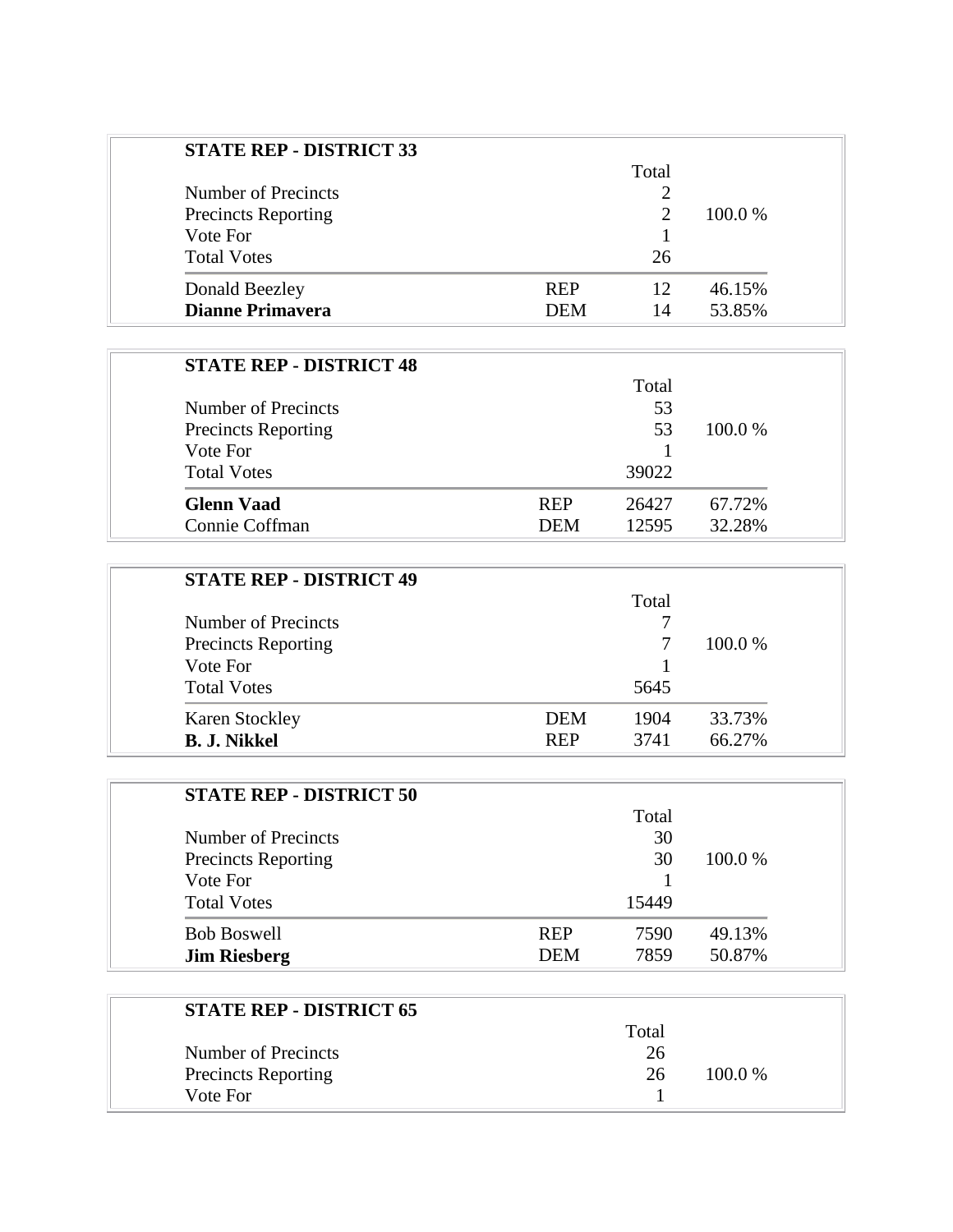| <b>Total Votes</b>      |            | 280 <sup>-</sup> |         |
|-------------------------|------------|------------------|---------|
| <b>Jerry Sonnenberg</b> | <b>REP</b> | 2803             | 100.00% |

| <b>COUNTY COMMISSIONER - AT LARGE</b> |                               |
|---------------------------------------|-------------------------------|
|                                       | Total                         |
| Number of Precincts                   | 114                           |
| <b>Precincts Reporting</b>            | 114 100.0 %                   |
| Vote For                              |                               |
| <b>Total Votes</b>                    | 75404                         |
| <b>Tom Pettit</b>                     | DEM 29533 39.17%              |
| <b>Bill Garcia</b>                    | 60.83%<br>45871<br><b>REP</b> |

| <b>COUNTY COMMISSIONER - DISTRICT 2</b> |                   |            |
|-----------------------------------------|-------------------|------------|
|                                         | Total             |            |
| Number of Precincts                     | 40                |            |
| <b>Precincts Reporting</b>              |                   | 40 100.0 % |
| Vote For                                |                   |            |
| <b>Total Votes</b>                      | 22846             |            |
| <b>Douglas Rademacher</b>               | REP 22846 100.00% |            |

| <b>CLERK AND RECORDER</b>  |                     |                |
|----------------------------|---------------------|----------------|
|                            | Total               |                |
| Number of Precincts        |                     | 114            |
| <b>Precincts Reporting</b> |                     | 100.0 %<br>114 |
| Vote For                   |                     |                |
| <b>Total Votes</b>         | 64126               |                |
| <b>Steve Moreno</b>        | <b>REP</b><br>64126 | 100.00%        |

| <b>Christopher Woodruff</b> | <b>REP</b> | 61182 | 100.00% |
|-----------------------------|------------|-------|---------|
| <b>Total Votes</b>          |            | 61182 |         |
| Vote For                    |            |       |         |
| <b>Precincts Reporting</b>  |            | 114   | 100.0 % |
| Number of Precincts         |            | 114   |         |
|                             |            | Total |         |
| <b>ASSESSOR</b>             |            |       |         |

| <b>SHERIFF</b>             |       |         |
|----------------------------|-------|---------|
|                            | Total |         |
| Number of Precincts        | 114   |         |
| <b>Precincts Reporting</b> | 114   | 100.0 % |
| Vote For                   |       |         |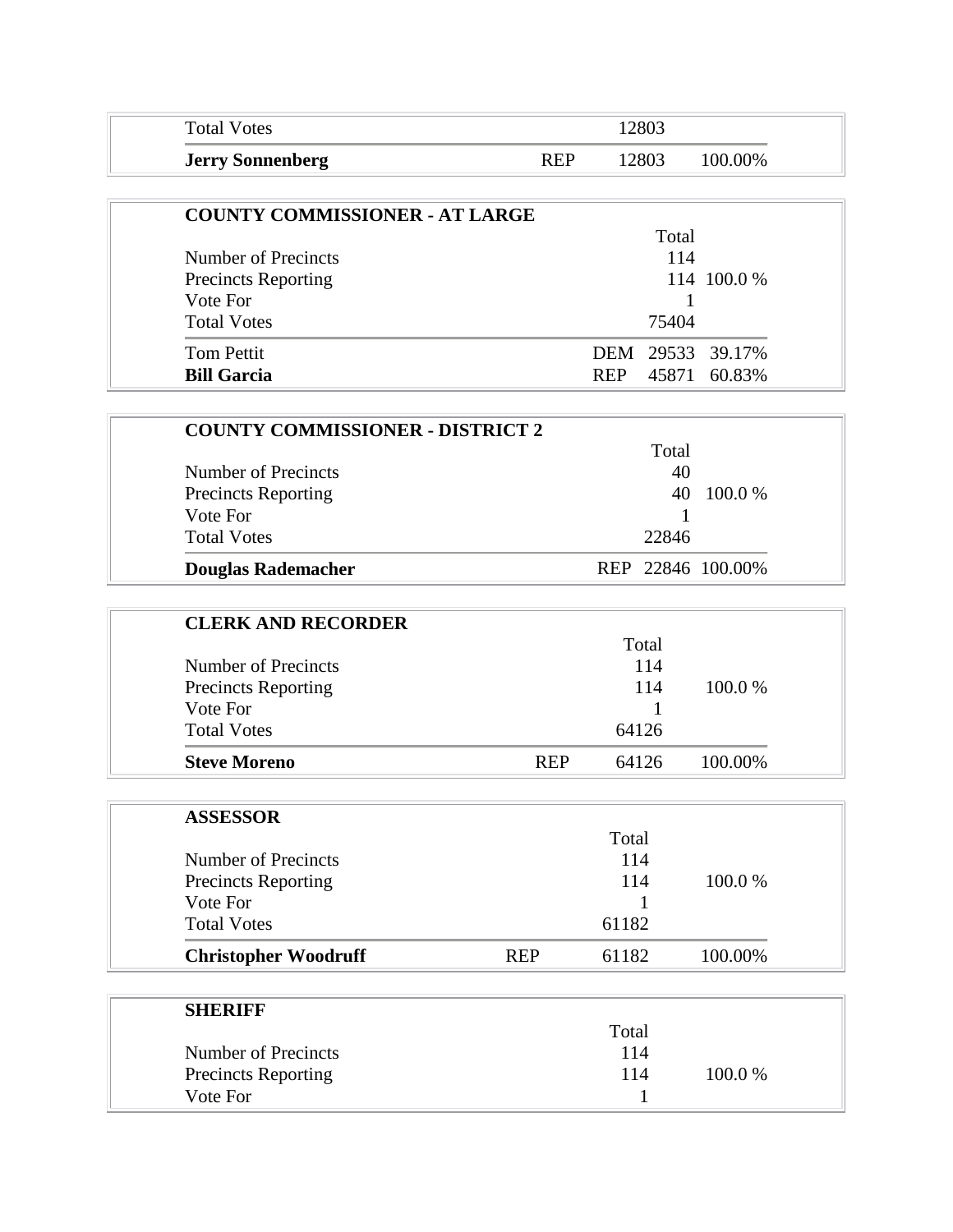| <b>Total Votes</b>   |            | 76247 |        |
|----------------------|------------|-------|--------|
| Joseph R. Padilla    | <b>DEM</b> | 22462 | 29.46% |
| <b>John B. Cooke</b> | <b>REP</b> | 53785 | 70.54% |

| <b>COUNTY COUNCIL AT LARGE</b> |       |        |
|--------------------------------|-------|--------|
|                                | Total |        |
| Number of Precincts            | 114   |        |
| <b>Precincts Reporting</b>     | 114   | 100.0% |
| Vote For                       |       |        |
| <b>Total Votes</b>             | 58573 |        |
| Tony Arguello                  | 24742 | 42.24% |
| <b>Perry Buck</b>              | 33831 | 57.76% |

| <b>COUNTY COUNCIL DIST 3</b> |       |         |
|------------------------------|-------|---------|
|                              | Total |         |
| Number of Precincts          | 38    |         |
| <b>Precincts Reporting</b>   | 38    | 100.0%  |
| Vote For                     |       |         |
| <b>Total Votes</b>           | 14527 |         |
| <b>John Kivimaki</b>         | 14527 | 100.00% |

| <b>Dacono Council Members</b> |       |         |
|-------------------------------|-------|---------|
|                               | Total |         |
| Number of Precincts           | 3     |         |
| <b>Precincts Reporting</b>    | 3     | 100.0 % |
| Vote For                      | 2     |         |
| <b>Total Votes</b>            | 1391  |         |
| <b>Joe Baker</b>              | 561   | 40.33%  |
| <b>Stephen Ditlow</b>         | 340   | 24.44%  |
| <b>Kevin Plain</b>            | 490   | 35.23%  |

| <b>JUSTICE CO SUPREME COURT - BENDER</b> |       |              |  |
|------------------------------------------|-------|--------------|--|
|                                          | Total |              |  |
| Number of Precincts                      | 114   |              |  |
| <b>Precincts Reporting</b>               |       | 114 100.0 %  |  |
| Vote For                                 |       |              |  |
| <b>Total Votes</b>                       | 67406 |              |  |
| <b>YES</b>                               |       | 37484 55.61% |  |
| N <sub>O</sub>                           |       | 29922 44.39% |  |

## **JUSTICE CO SUPREME COURT - MARTINEZ**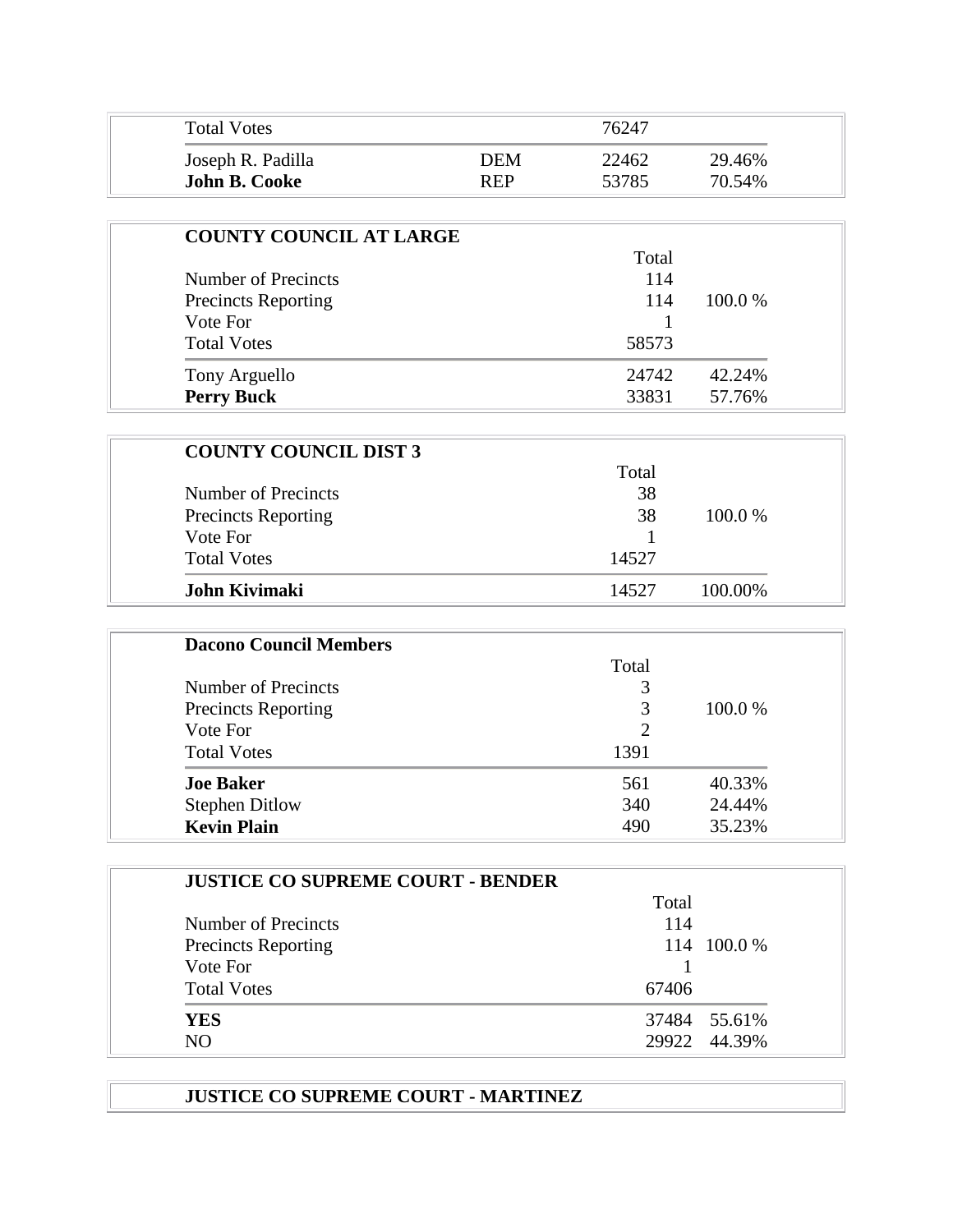|                            | Total        |
|----------------------------|--------------|
| Number of Precincts        | 114          |
| <b>Precincts Reporting</b> | 114 100.0 %  |
| Vote For                   |              |
| <b>Total Votes</b>         | 67319        |
| <b>YES</b>                 | 36438 54.13% |
| N <sub>O</sub>             | 30881 45.87% |

| <b>JUSTICE CO SUPREME COURT - RICE</b> |       |           |  |
|----------------------------------------|-------|-----------|--|
|                                        | Total |           |  |
| Number of Precincts                    | 114   |           |  |
| <b>Precincts Reporting</b>             | 114   | $100.0\%$ |  |
| Vote For                               |       |           |  |
| <b>Total Votes</b>                     | 67029 |           |  |
| YES                                    | 37935 | 56.59%    |  |
| N <sub>O</sub>                         | 29094 | 43.41%    |  |

| <b>COURT OF APPEALS - DAILEY</b> |       |         |
|----------------------------------|-------|---------|
|                                  | Total |         |
| Number of Precincts              | 114   |         |
| <b>Precincts Reporting</b>       | 114   | 100.0 % |
| Vote For                         |       |         |
| <b>Total Votes</b>               | 65209 |         |
| YES                              | 40308 | 61.81%  |
| N <sub>O</sub>                   | 24901 | 38.19%  |

| <b>COURT OF APPEALS - GABRIEL</b> |       |        |
|-----------------------------------|-------|--------|
| Number of Precincts               | Total |        |
|                                   | 114   |        |
| <b>Precincts Reporting</b>        | 114   | 100.0% |
| Vote For                          |       |        |
| <b>Total Votes</b>                | 65082 |        |
| <b>YES</b>                        | 39241 | 60.29% |
| N <sub>O</sub>                    | 25841 | 39.71% |

| <b>COURT OF APPEALS - LICHTENSTEIN</b> |       |           |
|----------------------------------------|-------|-----------|
|                                        | Total |           |
| Number of Precincts                    | 114   |           |
| <b>Precincts Reporting</b>             | 114   | $100.0\%$ |
| Vote For                               |       |           |
| <b>Total Votes</b>                     | 65367 |           |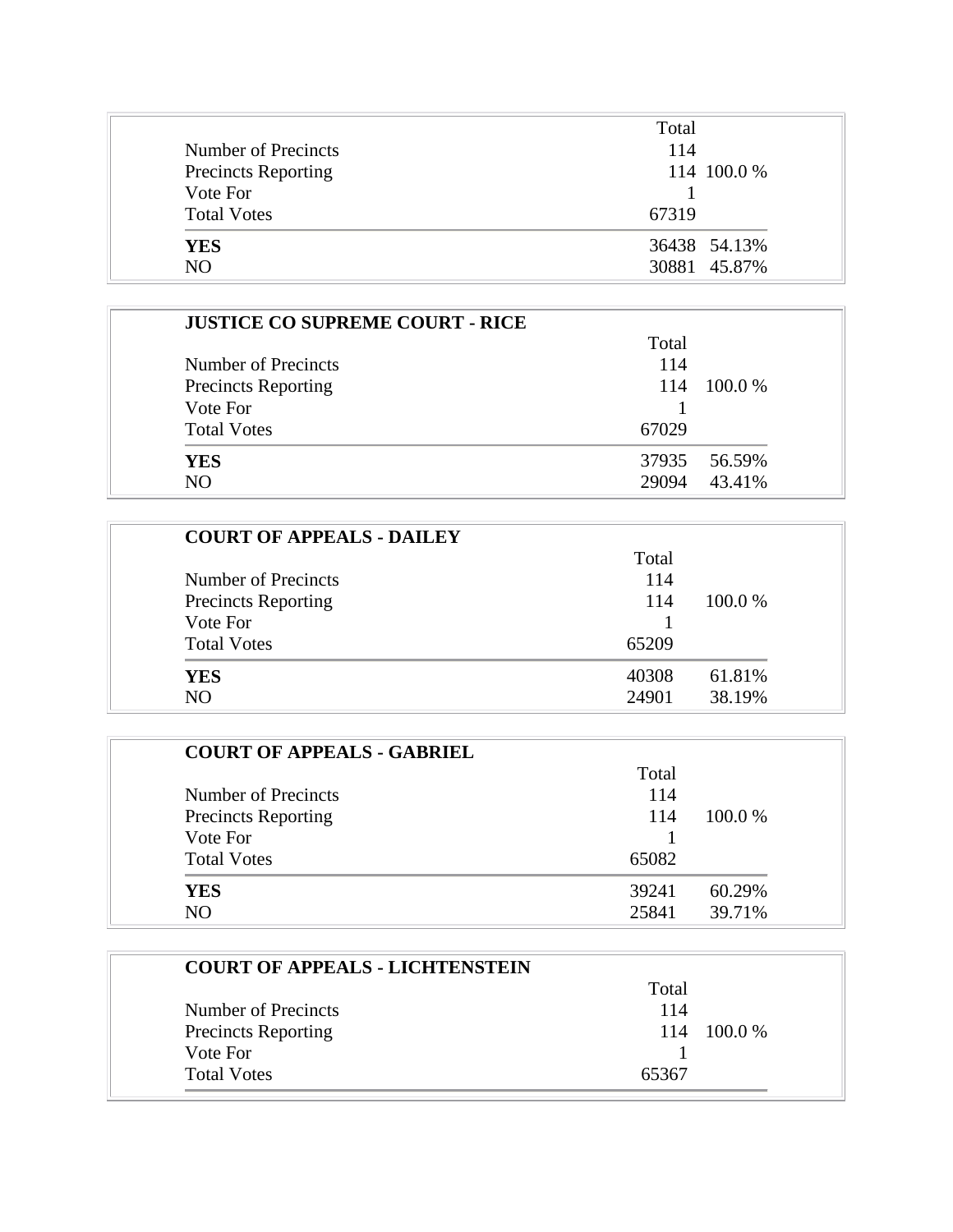| 37BC<br>درت         | $20717$<br>395 L<br><i>.,,,</i> ,, | .45%<br>hl |
|---------------------|------------------------------------|------------|
| N <sup>C</sup><br>╰ | 15857                              | .55%<br>≺u |

| <b>COURT OF APPEALS - RICHMAN</b> |              |        |
|-----------------------------------|--------------|--------|
| Number of Precincts               | Total<br>114 |        |
|                                   |              |        |
| Vote For                          |              |        |
| <b>Total Votes</b>                | 64980        |        |
| YES                               | 37905        | 58.33% |
| NΩ                                | 27075        | 41.67% |

| <b>19th JUDICIAL DISTRICT JUDGE - HOSKINS</b> |              |
|-----------------------------------------------|--------------|
|                                               | Total        |
| Number of Precincts                           | 114          |
| <b>Precincts Reporting</b>                    | 114 100.0 %  |
| Vote For                                      |              |
| <b>Total Votes</b>                            | 65783        |
| YES                                           | 41089 62.46% |
| NO.                                           | 24694 37.54% |

| <b>19th JUDICIAL DISTRICT JUDGE - MAUS</b> |       |             |  |
|--------------------------------------------|-------|-------------|--|
|                                            | Total |             |  |
| Number of Precincts                        | 114   |             |  |
| <b>Precincts Reporting</b>                 |       | 114 100.0 % |  |
| Vote For                                   |       |             |  |
| <b>Total Votes</b>                         | 65550 |             |  |
| <b>YES</b>                                 | 38914 | 59.37%      |  |
| NO                                         | 26636 | 40.63%      |  |

| 19th JUDICIAL DISTRICT JUDGE - QUAMMEN |              |  |
|----------------------------------------|--------------|--|
|                                        | Total        |  |
| Number of Precincts                    | 114          |  |
| <b>Precincts Reporting</b>             | 114 100.0 %  |  |
| Vote For                               |              |  |
| <b>Total Votes</b>                     | 65772        |  |
| YES                                    | 40374 61.38% |  |
| N <sub>O</sub>                         | 25398 38.62% |  |

| <b>COUNTY JUDGE - KERNS</b> |       |
|-----------------------------|-------|
|                             | Total |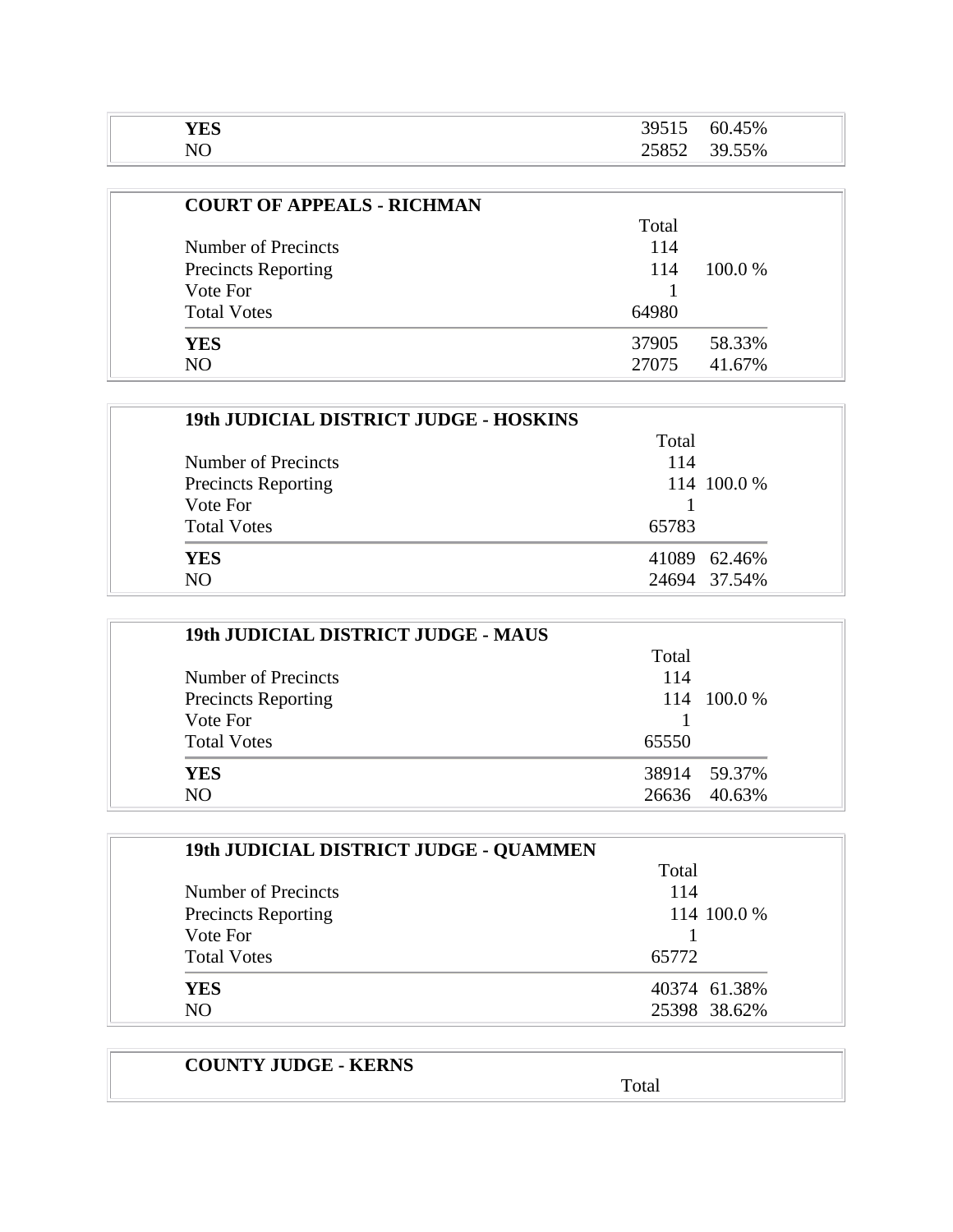| Number of Precincts        | 114   |         |
|----------------------------|-------|---------|
| <b>Precincts Reporting</b> | 114   | 100.0 % |
| Vote For                   |       |         |
| <b>Total Votes</b>         | 65269 |         |
| <b>YES</b>                 | 41987 | 64.33%  |
| NO                         | 23282 | 35.67%  |

| <b>COUNTY JUDGE - MEYER</b> |       |         |
|-----------------------------|-------|---------|
|                             | Total |         |
| Number of Precincts         | 114   |         |
| <b>Precincts Reporting</b>  | 114   | 100.0 % |
| Vote For                    |       |         |
| <b>Total Votes</b>          | 65290 |         |
| <b>YES</b>                  | 42044 | 64.40%  |
| NΩ                          | 23246 | 35.60%  |

| <b>COUNTY JUDGE - NICHOLS</b> |       |         |
|-------------------------------|-------|---------|
|                               | Total |         |
| Number of Precincts           | 114   |         |
| <b>Precincts Reporting</b>    | 114   | 100.0 % |
| Vote For                      |       |         |
| <b>Total Votes</b>            | 65021 |         |
| YES                           | 39696 | 61.05%  |
| NO.                           | 25325 | 38.95%  |

| <b>COUNTY JUDGE - UNFUG</b> |       |         |
|-----------------------------|-------|---------|
|                             | Total |         |
| Number of Precincts         | 114   |         |
| <b>Precincts Reporting</b>  | 114   | 100.0 % |
| Vote For                    |       |         |
| <b>Total Votes</b>          | 65438 |         |
| <b>YES</b>                  | 38019 | 58.10%  |
| NO.                         | 27419 | 41.90%  |

| Amendment P (CONSTITUTIONAL) |       |         |
|------------------------------|-------|---------|
|                              | Total |         |
| Number of Precincts          | 114   |         |
| <b>Precincts Reporting</b>   | 114   | 100.0 % |
| Vote For                     |       |         |
| <b>Total Votes</b>           | 73340 |         |
| YES                          | 24042 | 32.78%  |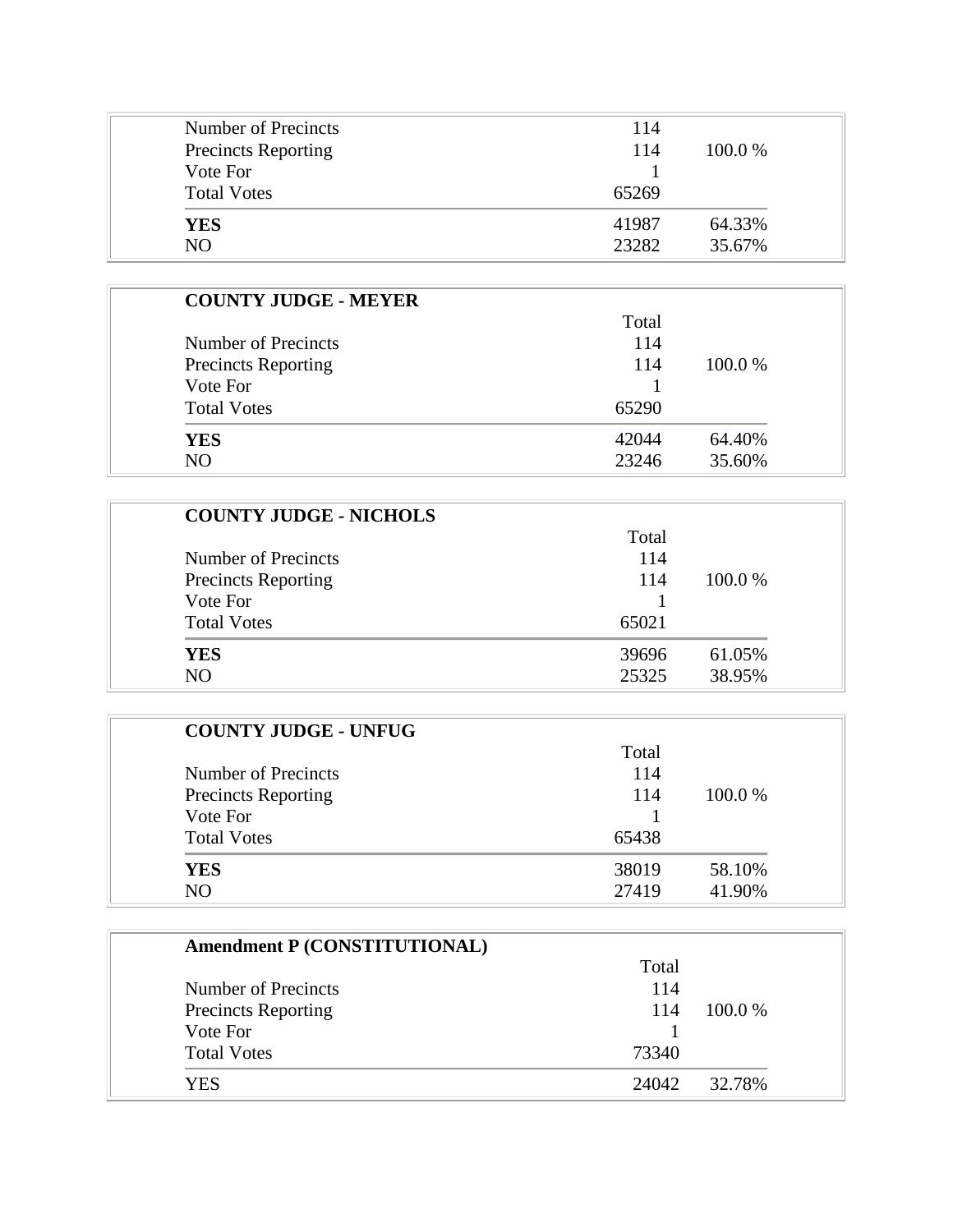| $-1$<br>w | . . | $V_{\text{c}}$<br>. 70 L |  |
|-----------|-----|--------------------------|--|
|           |     |                          |  |

| Amendment Q (CONSTITUTIONAL) |       |         |
|------------------------------|-------|---------|
|                              | Total |         |
| Number of Precincts          | 114   |         |
| <b>Precincts Reporting</b>   | 114   | 100.0 % |
| Vote For                     |       |         |
| <b>Total Votes</b>           | 74021 |         |
| <b>YES</b>                   | 40835 | 55.17%  |
| NO.                          | 33186 | 44.83%  |

| Amendment R (CONSTITUTIONAL) |       |         |
|------------------------------|-------|---------|
|                              | Total |         |
| Number of Precincts          | 114   |         |
| <b>Precincts Reporting</b>   | 114   | 100.0 % |
| Vote For                     |       |         |
| <b>Total Votes</b>           | 72255 |         |
| YES.                         | 26078 | 36.09%  |
| NO.                          | 46177 | 63.91%  |

| Amendment 60 (CONSTITUTIONAL) |       |        |
|-------------------------------|-------|--------|
|                               | Total |        |
| Number of Precincts           | 114   |        |
| <b>Precincts Reporting</b>    | 114   | 100.0% |
| Vote For                      |       |        |
| <b>Total Votes</b>            | 78335 |        |
| <b>YES</b>                    | 20181 | 25.76% |
| N <sub>O</sub>                | 58154 | 74.24% |

| <b>Amendment 61 (CONSTITUTIONAL)</b> |       |         |
|--------------------------------------|-------|---------|
|                                      | Total |         |
| Number of Precincts                  | 114   |         |
| <b>Precincts Reporting</b>           | 114   | 100.0 % |
| Vote For                             |       |         |
| <b>Total Votes</b>                   | 78667 |         |
| YES                                  | 22884 | 29.09%  |
| N <sub>O</sub>                       | 55783 | 70.91%  |

| Amendment 62 (CONSTITUTIONAL) |       |
|-------------------------------|-------|
|                               | Total |
| Number of Precincts           | 114   |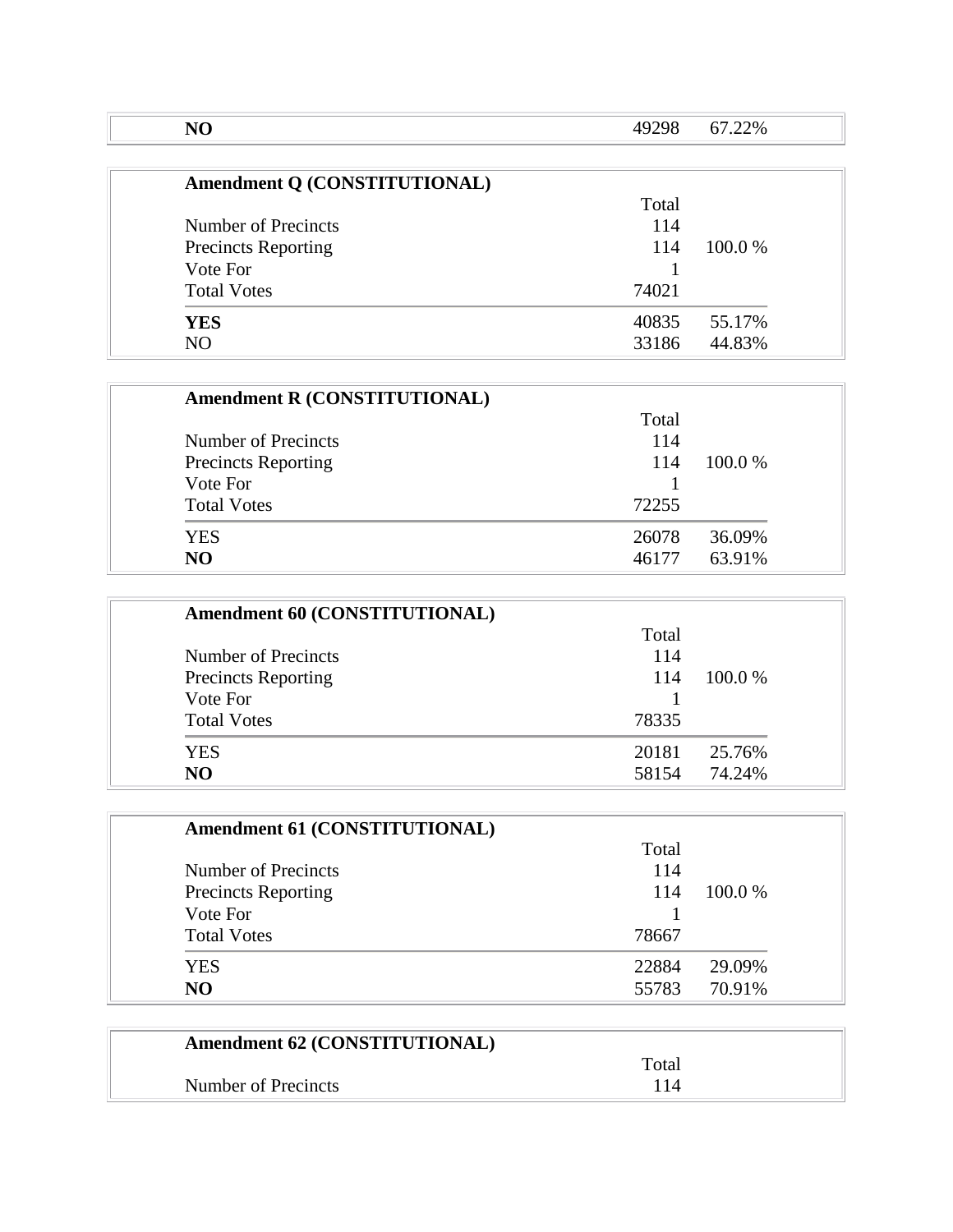| <b>Precincts Reporting</b> | 114   | 100.0 % |
|----------------------------|-------|---------|
| Vote For                   |       |         |
| <b>Total Votes</b>         | 77531 |         |
| <b>YES</b>                 | 28112 | 36.26%  |
| NO                         | 49419 | 63.74%  |

| Amendment 63 (CONSTITUTIONAL) |       |         |
|-------------------------------|-------|---------|
|                               | Total |         |
| Number of Precincts           | 114   |         |
| <b>Precincts Reporting</b>    | 114   | 100.0 % |
| Vote For                      |       |         |
| <b>Total Votes</b>            | 76349 |         |
| <b>YES</b>                    | 40862 | 53.52%  |
| N <sub>O</sub>                | 35487 | 46.48%  |

| <b>Proposition 101 (STATUTORY)</b> |       |         |
|------------------------------------|-------|---------|
|                                    | Total |         |
| Number of Precincts                | 114   |         |
| <b>Precincts Reporting</b>         | 114   | 100.0 % |
| Vote For                           |       |         |
| <b>Total Votes</b>                 | 78545 |         |
| <b>YES</b>                         | 26437 | 33.66%  |
| N <sub>O</sub>                     | 52108 | 66.34%  |

| <b>Proposition 102 (STATUTORY)</b> |       |         |
|------------------------------------|-------|---------|
|                                    | Total |         |
| Number of Precincts                | 114   |         |
| <b>Precincts Reporting</b>         | 114   | 100.0 % |
| Vote For                           |       |         |
| <b>Total Votes</b>                 | 75616 |         |
| <b>YES</b>                         | 31427 | 41.56%  |
| <b>NO</b>                          | 44189 | 58.44%  |

| <b>CITY OF GREELEY ISSUE 2A</b> |       |         |
|---------------------------------|-------|---------|
|                                 | Total |         |
| Number of Precincts             | 47    |         |
| <b>Precincts Reporting</b>      | 47    | 100.0 % |
| Vote For                        |       |         |
| <b>Total Votes</b>              | 24544 |         |
| <b>YES</b>                      | 10017 | 40.81%  |
| N <sub>O</sub>                  | 14527 | 59.19%  |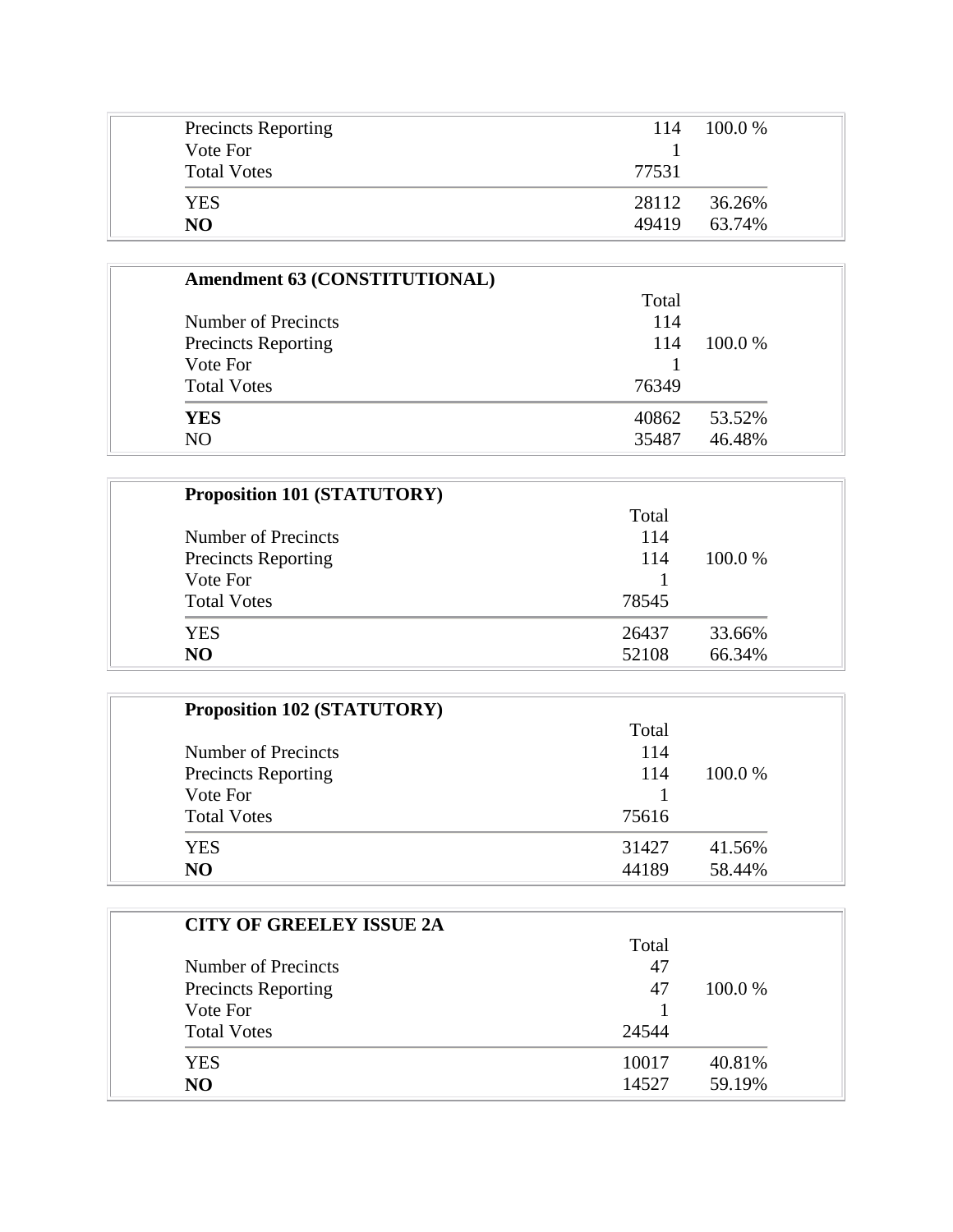| <b>CITY OF GREELEY ISSUE 2B</b> |       |         |
|---------------------------------|-------|---------|
|                                 | Total |         |
| Number of Precincts             | 47    |         |
| <b>Precincts Reporting</b>      | 47    | 100.0 % |
| Vote For                        |       |         |
| <b>Total Votes</b>              | 24641 |         |
| YES                             | 14631 | 59.38%  |
| NO.                             | 10010 | 40.62%  |

| <b>CITY OF GREELEY QUESTION 2C</b> |       |         |
|------------------------------------|-------|---------|
|                                    | Total |         |
| Number of Precincts                | 47    |         |
| <b>Precincts Reporting</b>         | 47    | 100.0 % |
| Vote For                           |       |         |
| <b>Total Votes</b>                 | 23600 |         |
| YES                                | 16868 | 71.47%  |
| NO.                                | 6732  | 28.53%  |

| <b>TOWN OF MEAD QUESTION 2A</b> |       |         |
|---------------------------------|-------|---------|
|                                 | Total |         |
| Number of Precincts             |       |         |
| <b>Precincts Reporting</b>      | 5     | 100.0 % |
| Vote For                        |       |         |
| <b>Total Votes</b>              | 1309  |         |
| <b>YES</b>                      | 519   | 39.65%  |
| NO.                             | 790   | 60.35%  |

| <b>TOWN OF MILLIKEN ISSUE 2A</b> |       |        |
|----------------------------------|-------|--------|
|                                  | Total |        |
| Number of Precincts              | 6     |        |
| <b>Precincts Reporting</b>       | 6     | 100.0% |
| Vote For                         |       |        |
| <b>Total Votes</b>               | 1468  |        |
| YES                              | 655   | 44.62% |
| N <sub>O</sub>                   | 813   | 55.38% |

| <b>CITY OF NORTHGLENN ISSUE 2A</b> |       |         |
|------------------------------------|-------|---------|
|                                    | Total |         |
| Number of Precincts                |       |         |
| <b>Precincts Reporting</b>         |       | 100.0 % |
| Vote For                           |       |         |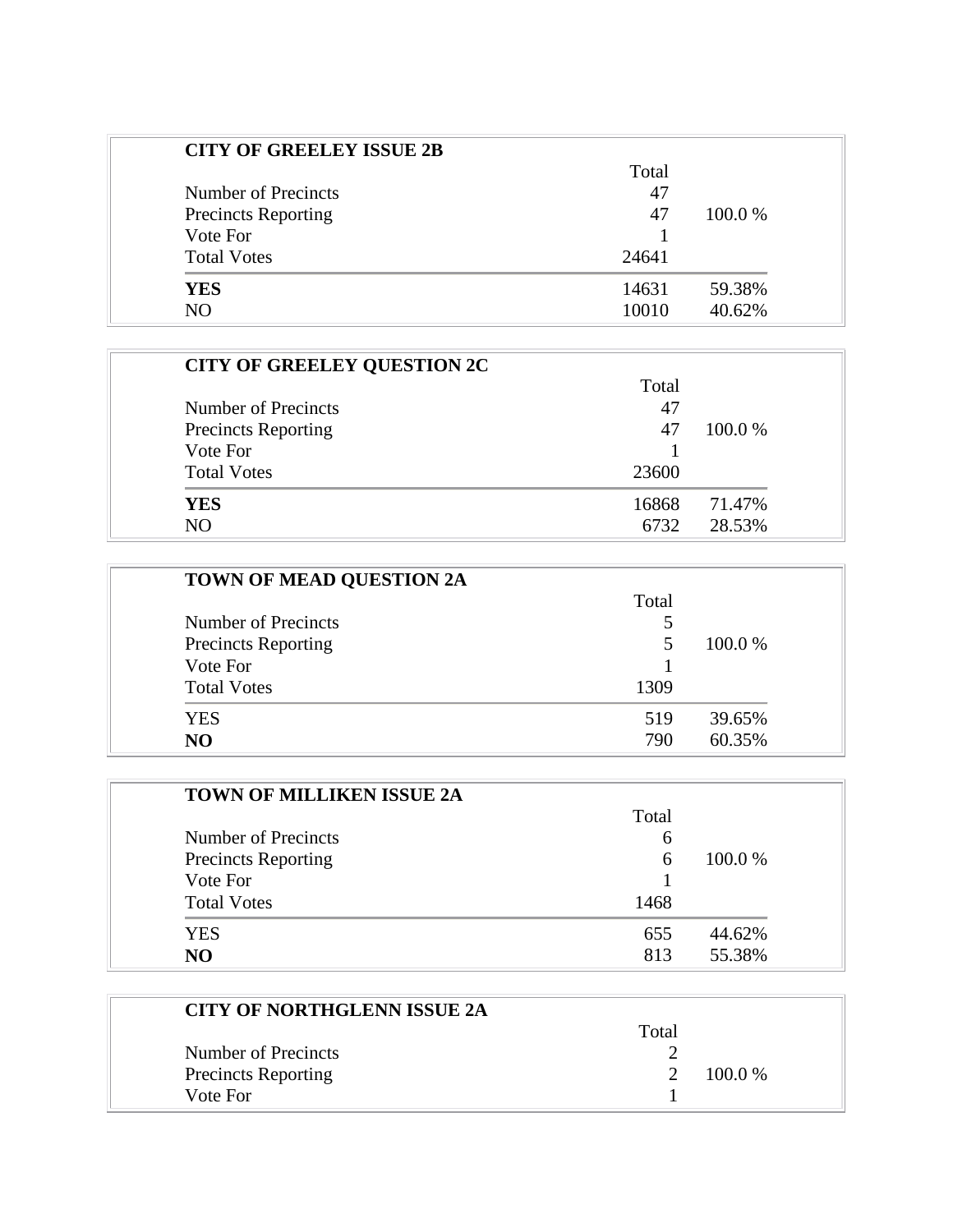| <b>Total Votes</b> |             |
|--------------------|-------------|
| YES                | 60.00%<br>ັ |
| NC                 | 40.00%<br>∽ |

| <b>TOWN OF WINDSOR REFERRED ISSUE 2A</b> |       |             |
|------------------------------------------|-------|-------------|
|                                          | Total |             |
| Number of Precincts                      | 8     |             |
| <b>Precincts Reporting</b>               | 8.    | 100.0%      |
| Vote For                                 |       |             |
| <b>Total Votes</b>                       | 5582  |             |
| YES.                                     | 2590  | 46.40%      |
| NO.                                      |       | 2992 53.60% |

| <b>TOWN OF WINDSOR INITIATED 300</b> |       |         |
|--------------------------------------|-------|---------|
|                                      | Total |         |
| Number of Precincts                  | 8     |         |
| <b>Precincts Reporting</b>           | 8     | 100.0 % |
| Vote For                             |       |         |
| <b>Total Votes</b>                   | 5694  |         |
| <b>YES</b>                           | 3572  | 62.73%  |
| NO.                                  | 2122  | 37.27%  |

| <b>BRIGHTON SCHOOL DISTRICT NO. 27J</b> |       |         |
|-----------------------------------------|-------|---------|
|                                         | Total |         |
| Number of Precincts                     |       |         |
| <b>Precincts Reporting</b>              | 3     | 100.0 % |
| Vote For                                |       |         |
| <b>Total Votes</b>                      | 244   |         |
| <b>YES</b>                              | 92    | 37.70%  |
| N <sub>O</sub>                          | 152   | 62.30%  |

| <b>LASALLE FIRE PROTECTION DISTRICT ISSUE 5A</b> |            |
|--------------------------------------------------|------------|
|                                                  | Total      |
| Number of Precincts                              | 12.        |
| <b>Precincts Reporting</b>                       | 12 100.0 % |
| Vote For                                         |            |
| <b>Total Votes</b>                               | 1459       |
| YES                                              | 742 50.86% |
| NO.                                              | 717 49.14% |

**LASALLE FIRE PROTECTION DISTRICT ISSUE 5B**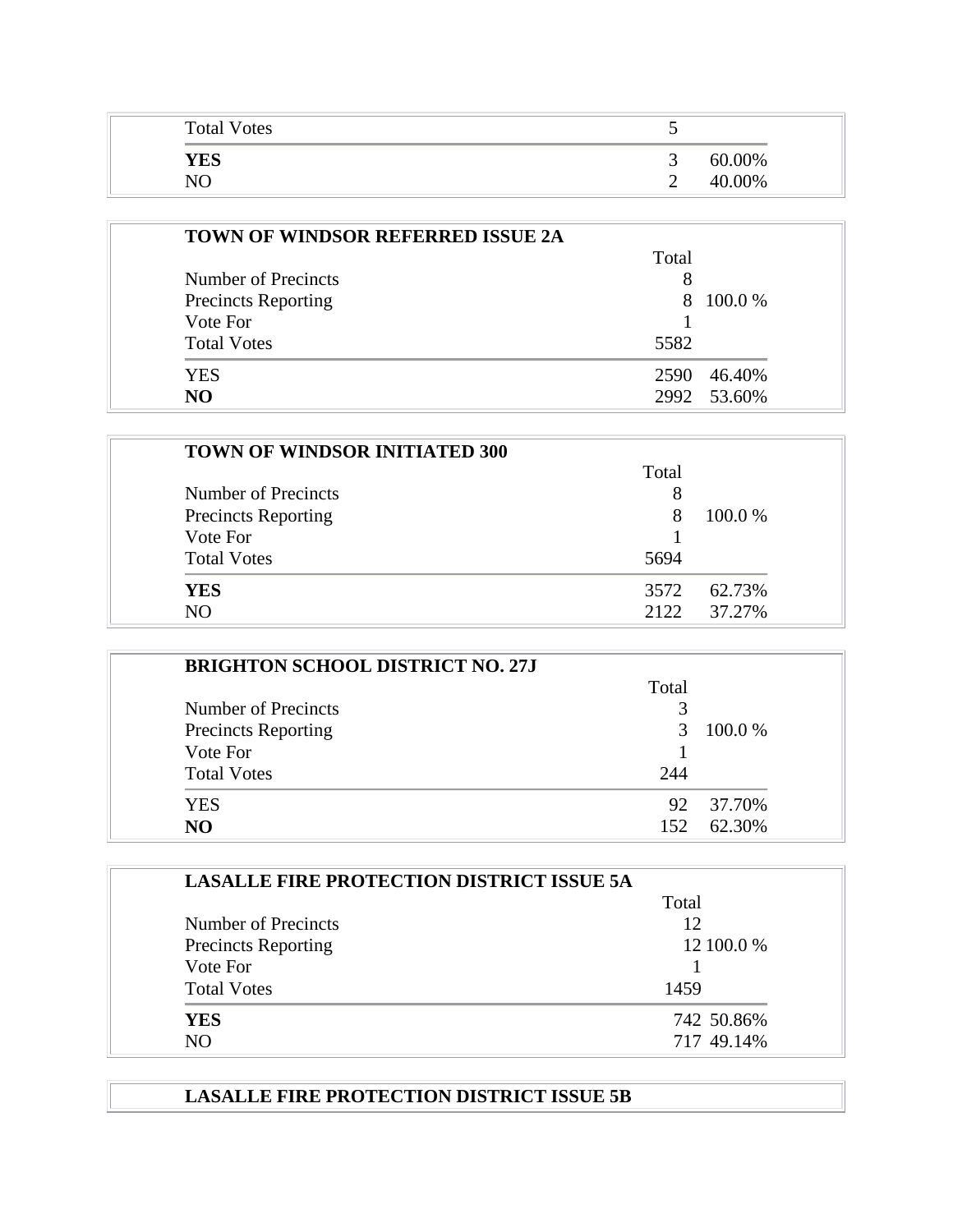|                            | Total      |
|----------------------------|------------|
| Number of Precincts        | 12         |
| <b>Precincts Reporting</b> | 12 100.0 % |
| Vote For                   |            |
| <b>Total Votes</b>         | 1442       |
| <b>YES</b>                 | 986 68.38% |
| NO.                        | 456 31.62% |

|                            | Total |         |
|----------------------------|-------|---------|
|                            |       |         |
| Number of Precincts        | 10    |         |
| <b>Precincts Reporting</b> | 10    | 100.0 % |
| Vote For                   |       |         |
| <b>Total Votes</b>         | 2302  |         |
| YES                        | 967   | 42.01%  |
| N <sub>O</sub>             | 1335  | 57.99%  |

| <b>MILLIKEN FIRE ISSUE 5B</b> |       |         |
|-------------------------------|-------|---------|
|                               | Total |         |
| Number of Precincts           | 10    |         |
| <b>Precincts Reporting</b>    | 10    | 100.0 % |
| Vote For                      |       |         |
| <b>Total Votes</b>            | 2274  |         |
| <b>YES</b>                    | 1408  | 61.92%  |
| NO.                           | 866   | 38.08%  |

| <b>PLATTE VALLEY FIRE ISSUE 5A</b> |       |         |
|------------------------------------|-------|---------|
|                                    | Total |         |
| Number of Precincts                | 8     |         |
| <b>Precincts Reporting</b>         | 8     | 100.0 % |
| Vote For                           |       |         |
| <b>Total Votes</b>                 | 1504  |         |
| <b>YES</b>                         | 900   | 59.84%  |
| N <sub>O</sub>                     | 604   | 40.16%  |

| <b>POUDRE VALLEY FIRE REFERRED ISSUE 4B</b> |           |
|---------------------------------------------|-----------|
|                                             | Total     |
| Number of Precincts                         |           |
| <b>Precincts Reporting</b>                  | 5 100.0 % |
| Vote For                                    |           |
| <b>Total Votes</b>                          | 149       |